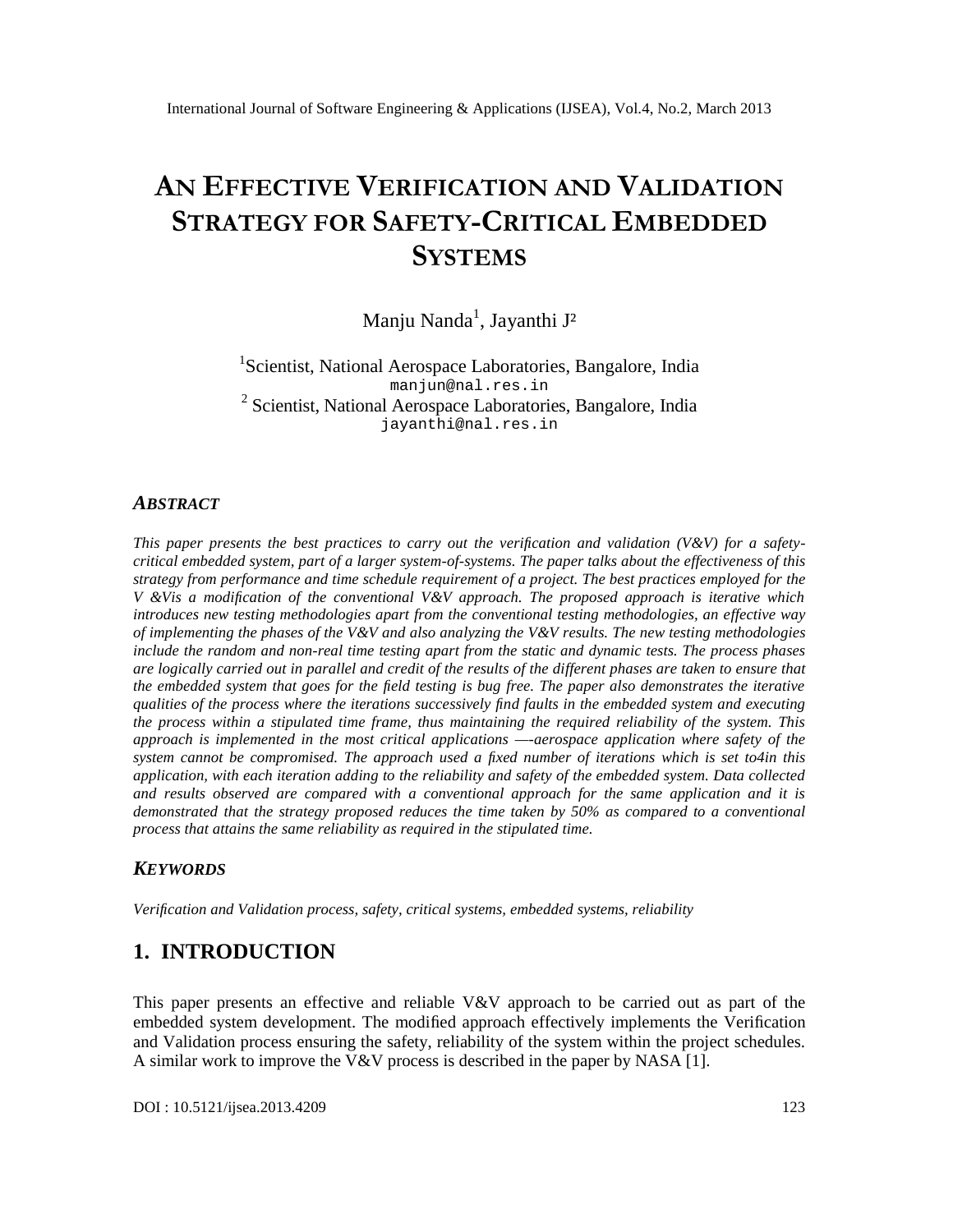Verification & Validation of safety critical subsystems found inside larger systems is a great challenge, not least of all as the Verification and Validation process needs to be carried out within a stipulated time without compromising on the final safety of the overall system. The traditional V&V approach in case of safety critical systems is to test the embedded system with the test cases till such time as all the faults are presumed to be detected and all the tests generated for the system pass. The assumption for execution of these tests is that the test setup is correct and the test cases for the system testing are also correct. It is observed that the time taken to execute these tests often take longer than the required time, many a times effecting the project schedules [2].

The conventional V&V approach for an embedded system talks about the sequential execution of the low level testing, software-software integration testing, hardware-software integration testing and finally the system testing. This approach is a proven process to capture bugs, defects in the system during the embedded system development lifecycle. New tools enable this process for better productivity and reliability as the errors with the human in the loop is reduced. Model based development is a step towards in that direction. It is the most appropriate approach in speeding up the process activity and reducing the human errors in critical applications. Model based approach automates the Verification and Validation process resulting in reduced time to carry out this process. This approach is slowly gaining maturity. The tools for V&V of the modelbased approach are available but are not qualified. This becomes a bottleneck in case the embedded system is used for a safety critical application in specific the aerospace application. The qualified tool that exists for carrying out the V&V is a very expensive tool affecting the budge of a project and also the entire software cannot be verified especially the input-output processing. The input-output processing reads the various inputs from the external interfaces and validates it for its health and reliability before they are used for critical computations and the output processing provides reliable signals to the external interfaces. The V&V of this functionality of a system is to be carried out with the conventional approach.

This paper proposes a modified conventional approach, which uses the conventional approach as the framework, more parallel activities are carried and some of effective testing methodologies are introduced. The low-level and the software-software integration is carried out sequentially but the hardware-software integration is carried out in parallel with the software testing. This helps in executing the V&V task in the project stipulated time. There may be scenarios where it is not possible to carry out hardware-software integration due to the limitation of the test set up or tools incapability or not possible to test during this phase then if it's tested at software level the credit is taken from that. New testing methodologies are introduced apart from the existing ones to detect the defects earlier in the phase of the system development. This modified approach is proposed as best practices to be carried out for a V&V process to achieve the reliability and the safety of the system in the project stipulated time.

The iterative  $V\&V$  process includes tests to be carried out at software level and at the hardwaresoftware integration level in parallel . This approach helped in executing and capturing defects, capturing the requirement either at the software or at the hardware-software integration level. The process in each iteration includes document review, traceability establishment, test execution and report generation. Iterative approach is a good practice proposed for the Verification and Validation process and building up the system functionality-wise [3].

This modified approach resulted in establishing best practices which can be employed for the conventional V  $&$  V process and also reducing the V $&$ V in process time to 50% less time than the conventional iterative approach where the numbers of iterations are not defined because some of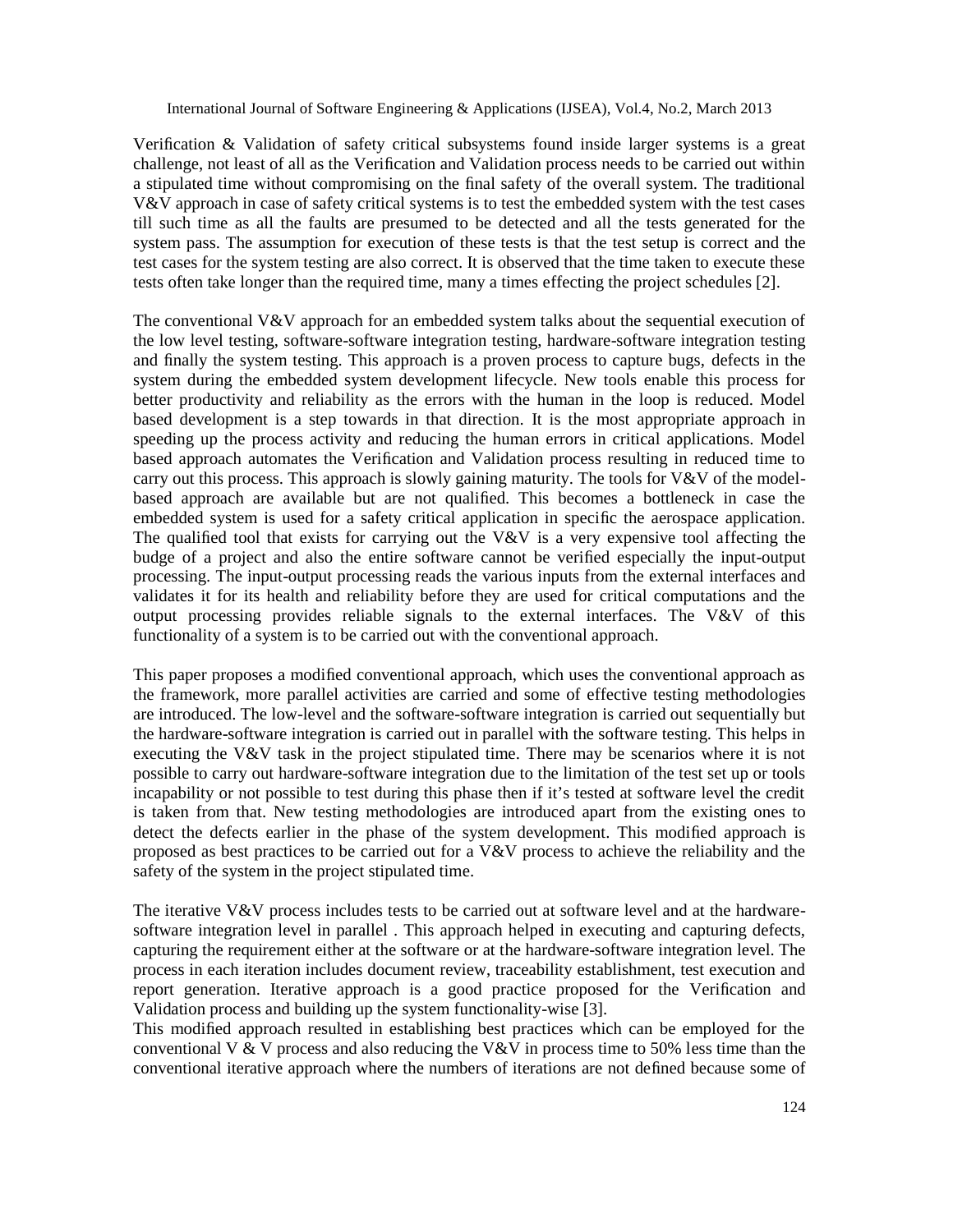the test methods described in the best practices are not followed. The paper discusses in detail the strategy to carry out the V & V process, comparison with the conventional approach and the results of the two approaches. This approach is carried out for the embedded system development for use on a larger system, a 14-seater civilian aircraft. The embedded system is a critical system as it monitors critical parameters in the aircraft during its flight so the reliability requirement for this system is very high.

Section II defines the terminology used in this paper. Section III gives an overview of the literature survey. Section IV describes the iterative Verification & Validation process carried out, and Section VI describes the implementation. SectionVII illustrates the effectiveness of the V& V process and Section VIII summarizes the conclusion.

### **2. TERMINOLOGY**

Definitions of some of the terminologies used in this paper are defined in this section and the definitions are pertaining to this paper.

Verification and Validation process: In any process driven system or software development the verification process verifies if the system or software is being developed as per the requirement and the validation process confirms the system or software is developed as per the requirement. The verification process is carried out during the different developmental phases of the system or the software. The validation process is done at the end of the system or software development. 50-70% of the developmental resources are consumed by this process. [4]. This process consists of reviews, analysis, checklist generation and testing.

Safety critical system: A system whose functionality affects the safety of the environment, human life, or the nation's interests is a safety critical system.

Embedded system: A system comprising of hardware, software and additional mechanical parts designed to perform specific function. [5]

Testing: Testing is a part of the Verification and Validation process where the system or software is checked by executing specific test cases. These test cases are developed based on the system or software requirement. The results of these test cases are pass or fail based on the system or software functional requirement. Testing needs a test tool in case of software testing and a test set-up in case of system testing.

DO-178B: DO-178B is the Software Considerations in Air-borne Systems and Equipment Certification. FAA′s Advisory Circular AC20-115B established DO-178B as the accepted means of certifying all new aviation software. It provides the guidelines for developing airborne software. Based on the increasing order of the software criticality the software is categorized as Level E,D,C,B and A.

Build: The software released by the design team for the V&V process is called a Build. Each Build has a specific software functionality to be tested. The numbers of builds to be released are to be decided by the V&V team.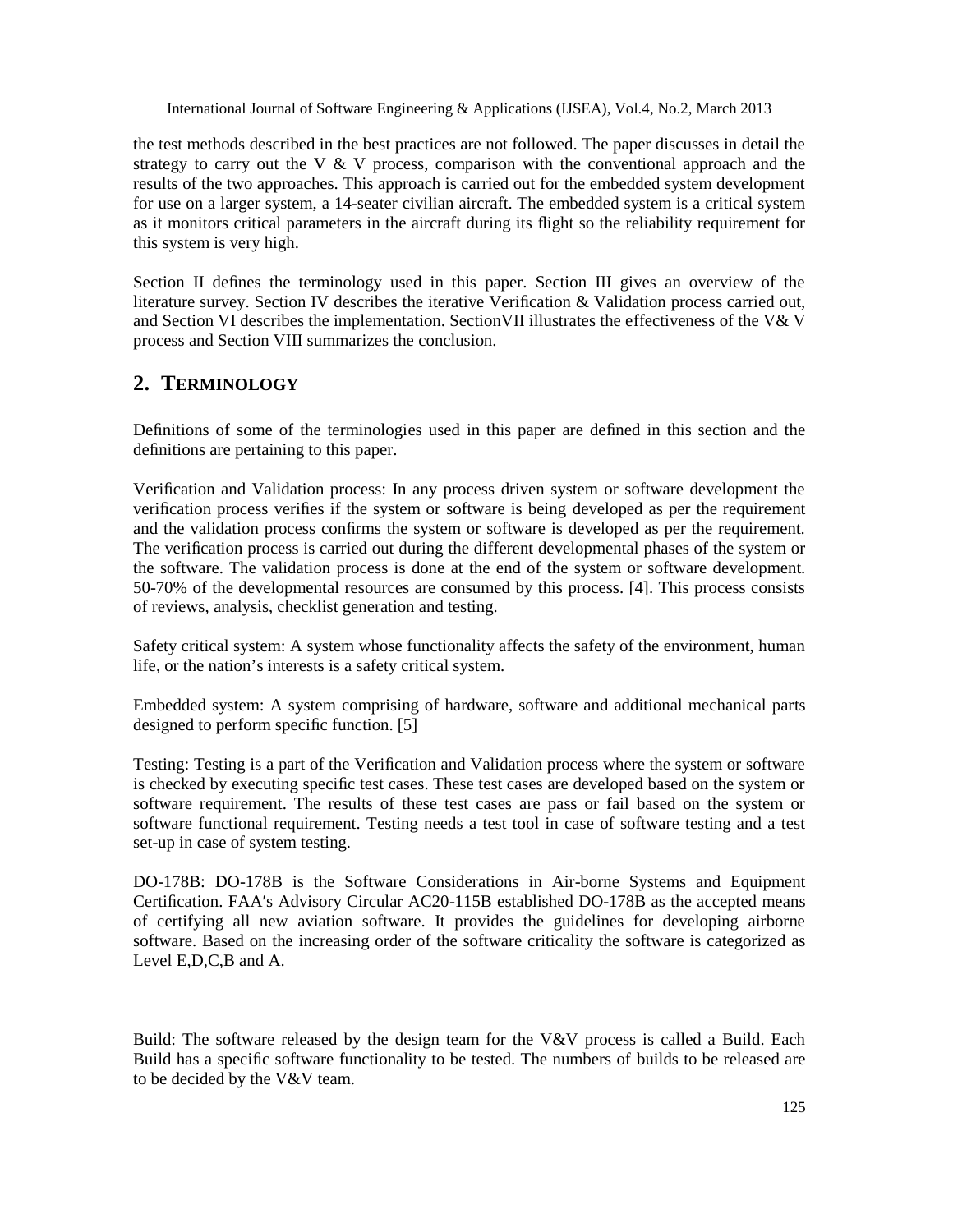#### **3. BACKGROUND**

A lot of work is being carried out in this field as the reliability of any system is affected by the Verification and the Validation process. The V&V process consumes 50-70% of the system development cycle. Various techniques are being researched on for reducing this time. Various papers talk about the different Verification and Validation process like the model based, conventional and model and conventional based Verification and Validation and the effective software testing strategies [6] [7] [8] .

The current work is different from the literature surveyed as this paper discusses about the effective testing strategy for a safety critical systems in the stipulated time of frame with high reliability. The paper [2] talks about the similar work carried out by this paper but the concentration is more on the reliability rather than the testing methodologies to reduce the Verification and Validation time maintaining the required reliability. Other papers talk about the Verification and Validation approaches for specific applications, reliability computations from the testing results of the software. A brief overview of the literature survey is given below.

Tal et.al [2] discusses the importance of testing and reliability in safety-Critical applications is described , in particular defense applications. Two new testing methodologies, Single Risk Sequential Testing (SRST) and the Probability Ratio Sequential Testing (PRST) are described and compared for the consumer risk. The optimal testing policies are described to maintain a high reliability and this is demonstrated with a new reliability model for safety-critical systems. Statistical data are provided to demonstrate it. The paper also describes the methods for improving the calculated reliability or shortening the testing duration.

Bertolino [9] deals with software testing, software reliability and the effectiveness of the testing. 'Testability' is the word which is being used in this paper to analyse the effectiveness of testing. The paper describes a model of program execution and testing, the parameters, events and the probabilities of interest for computing the testability of the system. The description about the relationship between the testability, reliability, software design and the test set-up are given. Formulae to compute the failures even after a successful testing is given and the Bayesian inference is used to find the reliability after the testing is done with the testability approach.

Miller et.al [10] proposes a formula for estimating the probability of failure when the testing process reveals no errors in the system. The formula incorporates random testing results, information about the input distribution and prior probability of failure of the software. The formulae are based on discrete sample space statistical model of software and include Bayesian prior assumptions. The method described assumes that the input distributions are generally not equally likely and that the input distribution assumed during testing may not be the same as that during use. The formulae proposed will help the professionals to quantify the techniques used during the software development and improve the software quality.

Antonia [11] presents the statistical approach for estimating software reliability. The paper talks about the Bayesian Inference mathematical used for statistical testing. Analysis of the expected failure after the testing phase is done and an approach to achieve a reliability target is given. The paper also gives a detailed reliability approaches with various prior distributions and how the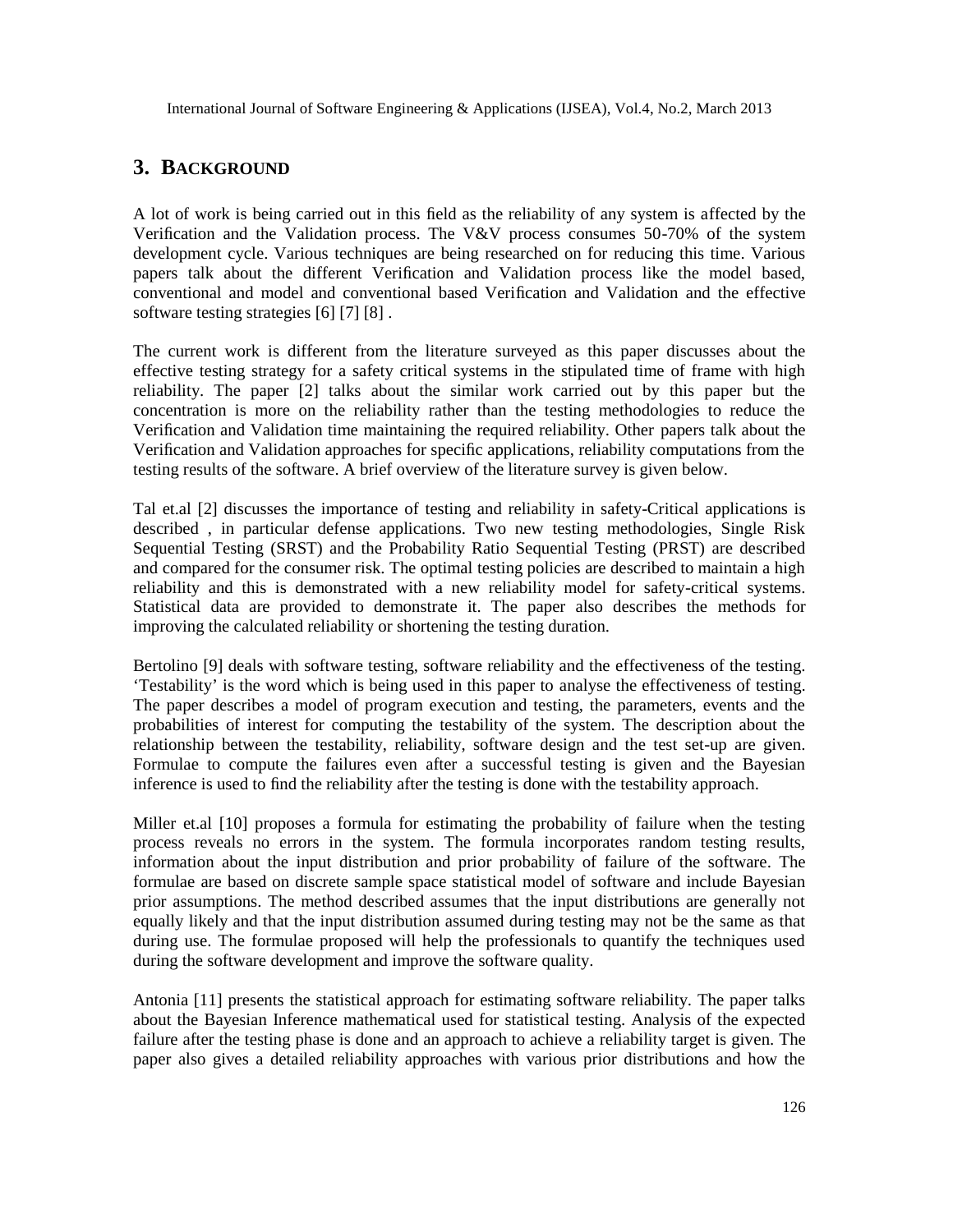prior distributions help in checking the correctness of the program. These approaches are tested using examples.

Ammann et.al [12] assesses the software reliability by running a large number of test cases and observing the test results. Estimation of the system reliability is achieved by life-testing or the statistical usage testing. The paper talks about the effects of imperfect error detection and the means to compute realistic reliability bounds.

The Handbook released by the U.S Department of Transportation [3] talks about the software life cycle, software testing, safety in software, numerical reliability and tools for software reliability. The chapter 4 of this handbook talks about the testing approach and methodology for safety critical applications. This chapter concludes by suggesting that in case of safety critical applications the deployment should be done in succession of phases and in each deployment the number of deployments is a multiple of the deployments in the previous phase.

Ayaz [13] deals with the importance of Verification and Validation process and the future research directions in this field. The paper speaks about the current Verification and Validation standards like the Testing Maturity Model, Test Process Improvement Model, Test Management Approach, Metrics based Verification and Validation Maturity Model, IEEE standard for Software Unit Testing to name a few. The future research areas in the Verification and Validation techniques are the provision of e cient defect detection and prevention, minimization of test and development costs and schedules, scalability and production of quality products.

Bouali [14] describes Verification methods for model based system development in safety critical systems. Formal methods are used to verify these systems. This paper talks about the formal verification tools from SCADE to carry out the verification. The model based system development is the emerging technology and the tools to verify them should be qualified as the systems are used for safety critical applications. The entire system development and formal verification as per IEC61508 software process model is explained with a performance table to show the effectiveness of the process.

Mats [4] highlights the issues which are still not well understood, namely safety, demonstrating the safety of a system, increasing reliance on the models and automated tools used for development and testing and the importance of the data for a system safety. The system safety aspects to be performed as an integral part of the iterative system development. The verification and the Validation process parallels this development process and verifies that the implemented system satisfies the safety requirement. The demonstration of the safety can be done as per the safety standards. Model based system development is an approach to reduce the verification and Validation cycle process helping in dramatic reduction in cost savings. The model verification and validation is the approach for model based development. With safety the tools used for modeling should be qualified else it may lead to safety issues. The author has elaborated this with examples. Techniques to assure validation of the data is required in the safety critical systems as an incorrect data can lead to catastrophe.

Jeppu et.al [15] discuss the novel non-real time testing of the control law algorithm for the Indian Light Combat Aircraft which resulted in the fault free software performance during its maiden flight. This paper demonstrates the effectiveness of the non-real time testing of the software developed on Ada code and discusses the procedure to generate the non-real time test scenarios.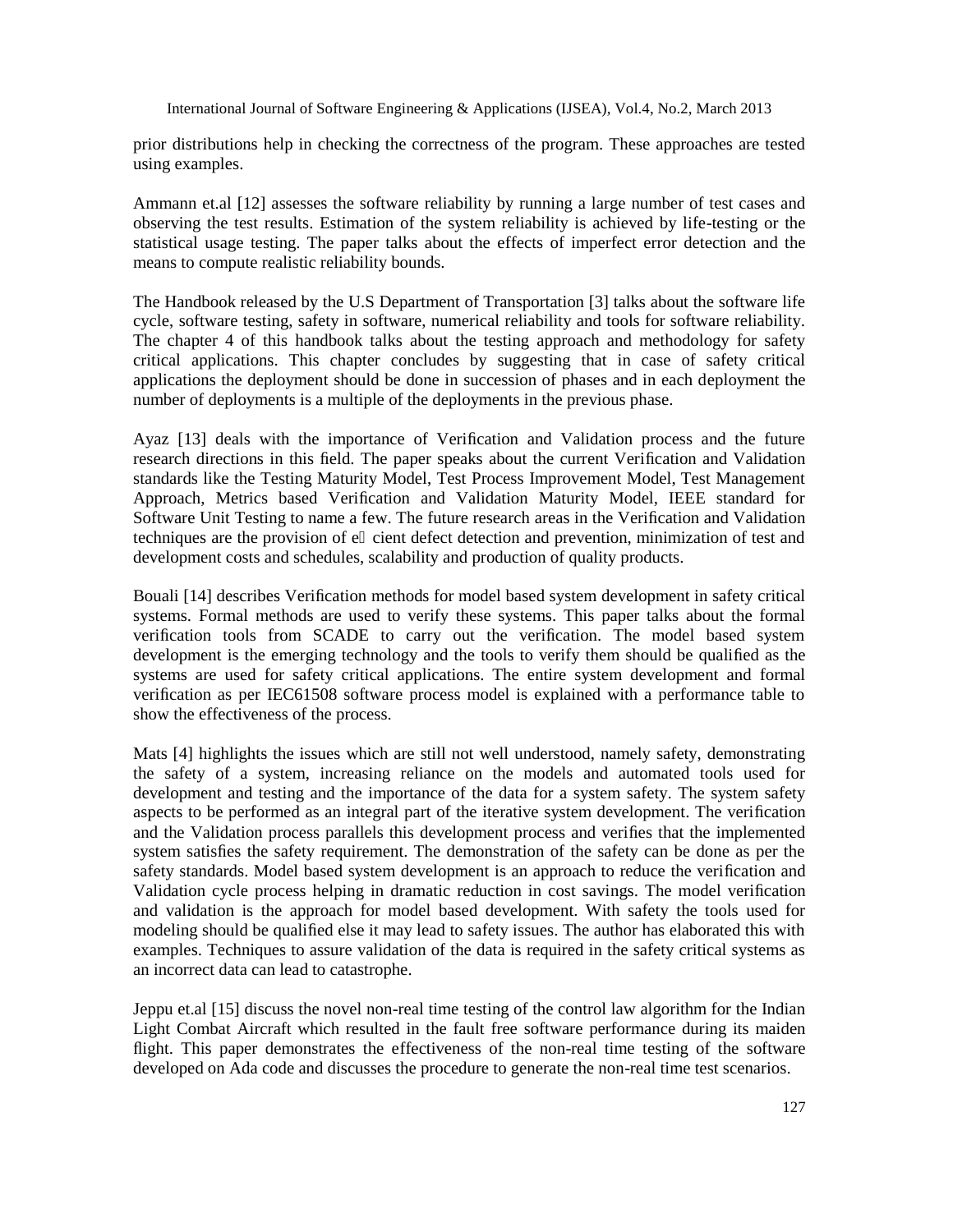#### **4. A BRIEF OVERVIEW OF THE TWO APPROACHES OF THE VERIFICATION AND VALIDATION PROCESS**

The paper presents an e cient implementation of the V&V process for a safety critical application. The  $e$  cient implementation of the process helps in meeting the project schedule requirement. Every project whether it is safety or non-safety related is time bound and if it is not executed on time there are economic implications. The strategy proposed for carrying out the Verification and Validation process is motivated by the safety critical system development for an indigenous 14-seater aircraft. The system is a part of the Avionics system developed as per the aircraft standards of DO-178B Level A. This system is used to inform the pilot about the critical aircraft warnings. The system requirements are well defined and documented. As per the Safety critical process and the aircraft standards the Failure Hazard Analysis and the Failure Mode and Effect Analysis is also done for the system. These are required to assess the safety requirement of the system. Mats also discusses this [4], and gives an overview of the importance of V&V, noting that 50–70% of the resources are consumed by the Verification and Validation phase and good techniques in this approach can save cost at the same time the time to market of the product. The conventional V&V process flow will carry out the testing of the system until the testing converges to no failure of the test cases [2]. This approach also has a iterative process but the number of iterations depend till the test cases do not converge based on the system application and the safety implication of the test cases which have not converged. This is an ideal approach for a safety critical system V&V process. The prolonged V&V process effects the cost and the time of the project. The documentation involved in each of the iteration also becomes voluminous. The documentation in each iteration involves generation of the artifacts like the test procedure, traceability matrix, test cases, test reports, test observations and the test limitations. The test methodologies used in such approach include —-static and dynamic test procedure. Figure 1 gives the V&V process flow for an conventional process

In the above figure the system is divided into various functionalities as it is being developed. The design team releases the V&V builds. Each build has specific functionalities to be tested. The test cases to test the system functionality are developed and once the build is received the test cases are executed and the results observed. If any test fails, the design team fixes the bug and releases the same build with a different version. This is a continues process till the time no test cases fail. This process is followed with other incremental builds and continued till all the builds are tested. Once all the builds are tested, the system tests are carried out. System test is an end to end testing of the embedded system. If there is any failure during this test, the system design is analyzed and many a times there is a change in the system design resulting in carrying out the critical V&V process activities. In this approach each build goes iteration till the build release is not cleared from the safety aspect. In case the project has strict time schedule then this approach may affect the schedule, money and the resources.

The test cases developments for each of the builds are based on static, dynamic and safety based scenarios.

Static based testing: A conventional test case generation method where the different signal values (Analog, Discrete, Digital and ARINC) are generated at fixed intervals of time based on the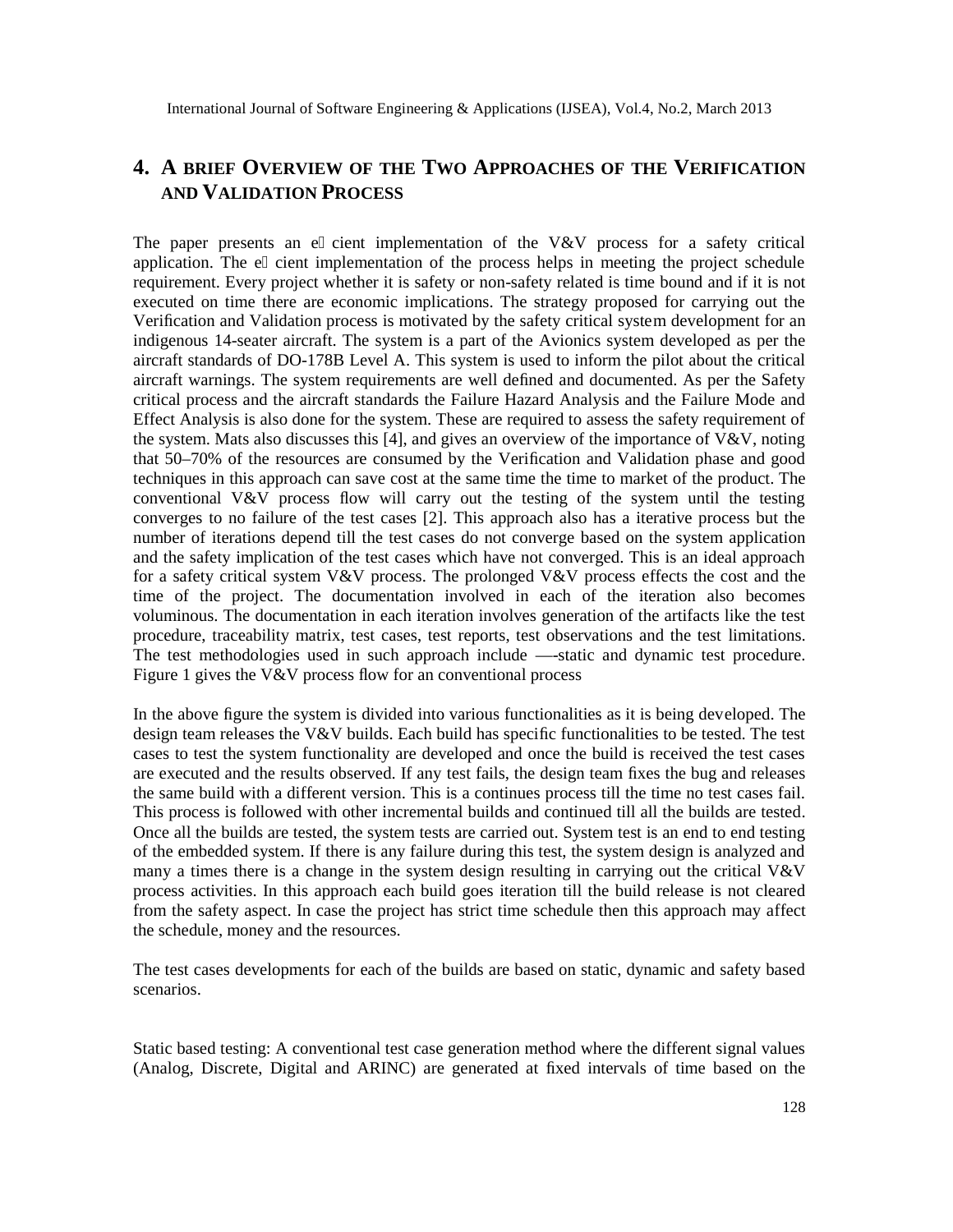signal processing frequency of the embedded system. The test cases generate the signal static values in the normal and the robustness range. Dynamic tests based testing: Conventional test case generation method where the different signal values (Analog, Discrete, Digital and ARINC) are generated in real time using signals like the sinusoidal waveforms, ramp waveforms or random signals based on the rate at which the system processes the data.



Figure 1 Conventional Verification and Validation process flow

The signal frequency is based on the rate at which the system processes the data and the signal amplitude is based on the operating range of the signal.

Safety tests based testing: The hazard analysis, Failure mode effect analysis of the embedded system helps in generating the safety related issues. The software responses to the various safety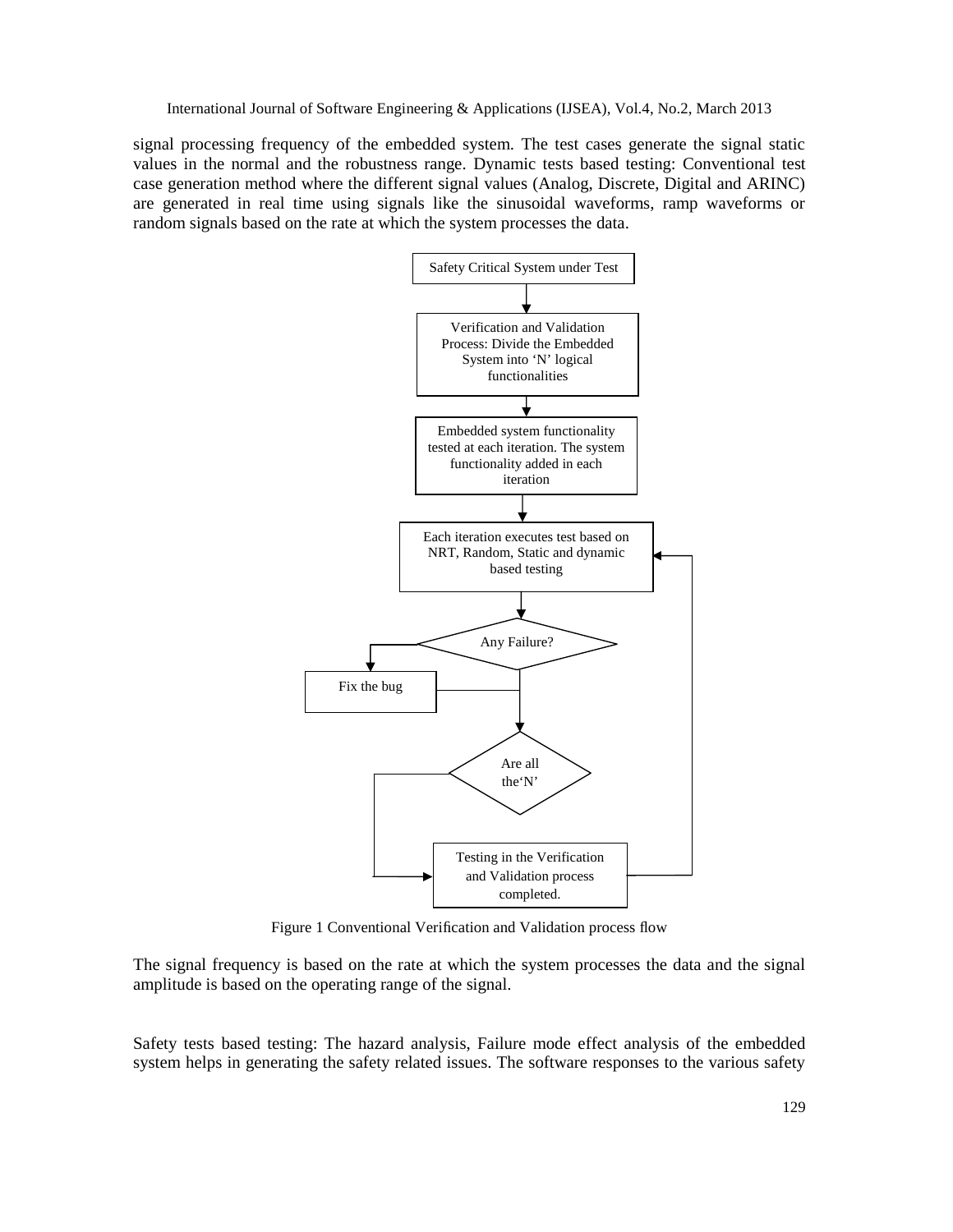issues of the system are captured. The test cases are designed to make sure that under any unforeseen circumstances the embedded systems does not behave unpredictable and also does not harm the external interfaces, environment and the humans .

The current project requirement is to carry out the  $V&V$  process effectively capturing all the bugs early in the process and to complete it within the schedule time. The approach taken is to fixed the numbers of  $V&V$  process iterations and also minimize the number of iterations in each of the builds. This is possible by developing the test cases in the most optimized way to capture maximum bugs in minimum number of test cases. This is shown in the Figure 2.



Figure 2 Effective Verification and Validation process flow

The process flow is similar to the one in the conventional approach but the major difference is that the build does not undergo iterations until there is a requirement change due to the test case failure. In the above figure the system is divided various functionalities as it is being build up. Unlike the conventional process each build had more than one functionality to be tested. Each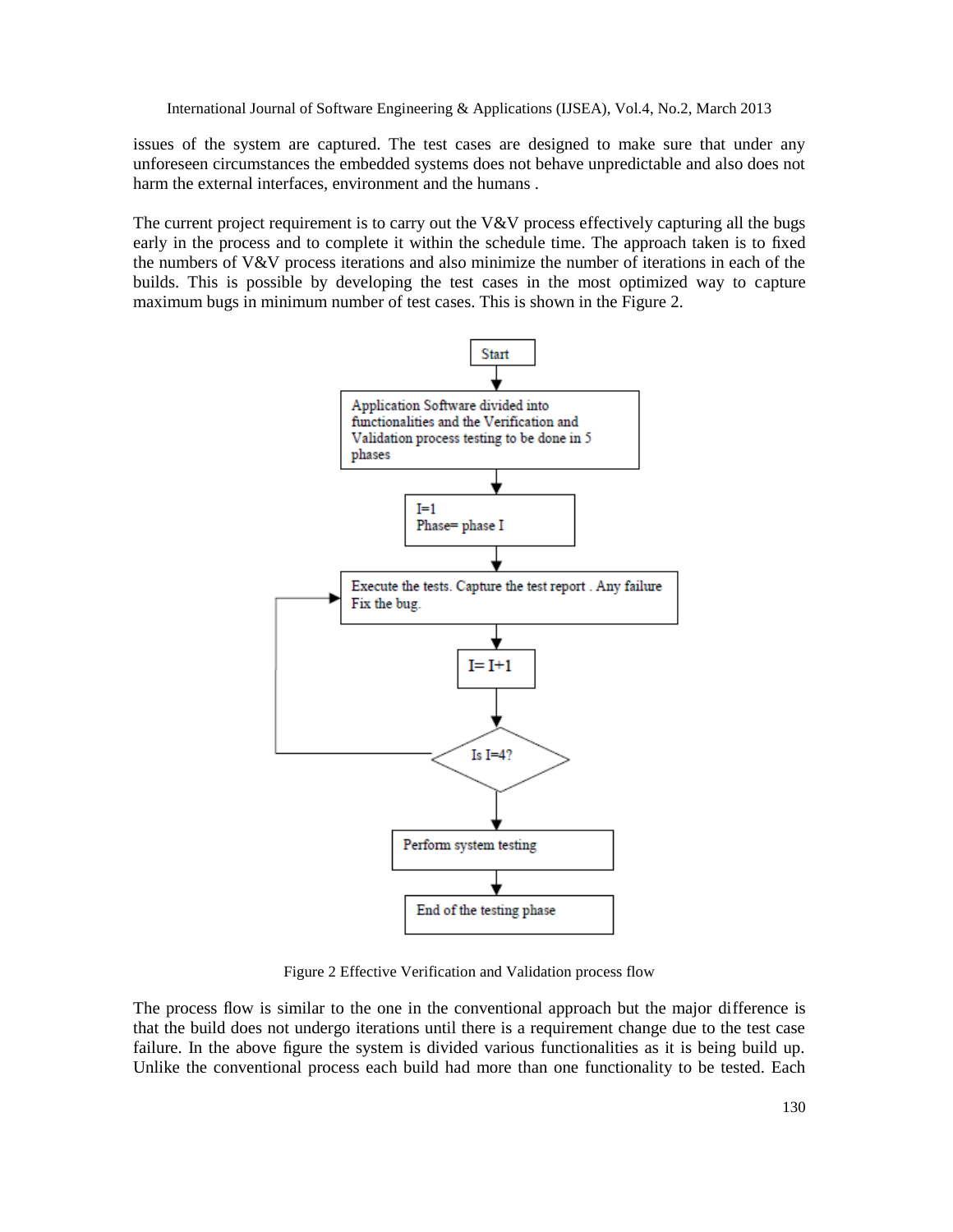build provided by the designer had functionality which is logically grouped. The numbers of V&V process iterations are also limited to four. This number is limited to four based on the complexity and the various functionality tested in each of the build. For each build the test cases are developed priori. The test cases are executed once the build is received from the design group. Any failure during the build test is analyzed for its impact. If the bug leading to the failure is minor i.e. some code logic implementation change then this bug is fixed and is tested as part of the next build as the incremental builds are built upon the previous build. But in case the test failure is due to a bug which needs a requirement change then the bug is fixed and the same build is run again as the requirement change may lead to other test case changes. The possibility of this is remote as the requirement is reviewed thoroughly by group of system experts. Once the predefined build iterations are over the system tests are carried out. Similar to the conventional approach any failure during this stage is analyzed. Based on the impact analysis sometimes the entire process is redone affecting the project schedules. The probability of such a case is very rare. The number of iterations for project is fixed to four. The test methodologies used for carrying out the V&V process introduces new methodologies which help in detecting critical failures. The random test and the non-real time testing are two such methodologies added to the conventional approach. Apart from the new methodologies added, the approach uses optimized test cases which cover all the requirements of the system. These optimized test cases are generated by doing a detailed study of the system, its safety and functionality and helps in testing the embedded system in the most efficient and complete way. The techniques to optimize the test cases are itself a subject of study.

The test cases developed during the V&V process for each of the incremental build are based on Static, Dynamic, Safety, Random and Non-Real-time based scenarios. Static, dynamic and Safety based test cases are explained in the previous paragraph.

Random tests based testing: In this testing the input domain of the oracle consists of generating random signals being fed to the embedded system. In this test the signal values required by the critical system are generated randomly. This is done by using well defined random functions with different seed values. The range of the random signals is as per the different signal ranges interfacing with the critical system when it interfaces with the various other systems.

In the random tests based testing the critical sections of the software are tested to find the nonobvious bugs. This method is the fastest way to find bugs by generating signals randomly and record the software behavior. Most of the hidden and nonobvious bugs can be detected by this method easily.

Non-Real Time based testing: Safety critical application of the software which are modeled can be tested by this method. The critical section in the unit under test and the other sections interacting with this section are simulated using the normal range test case and robustness range test case to capture the response of the software critical sections. The interacting functions are dummy and the signals generated or the data provided by these functions are simulate. The simulation of the signal or data can either be static or dynamic. In case of static signal or data simulation the data is generated by giving a fixed value of data or signal at any instance of time. In case of dynamics signal generation signals like sine wave, ramp or other random signals are generated at a known frequency and amplitude. In static as well as dynamic tests the signals or data are generated as per the processing frequency of the critical system under test. An example of this testing is the control law applications for aerospace applications. The Non-Real-time test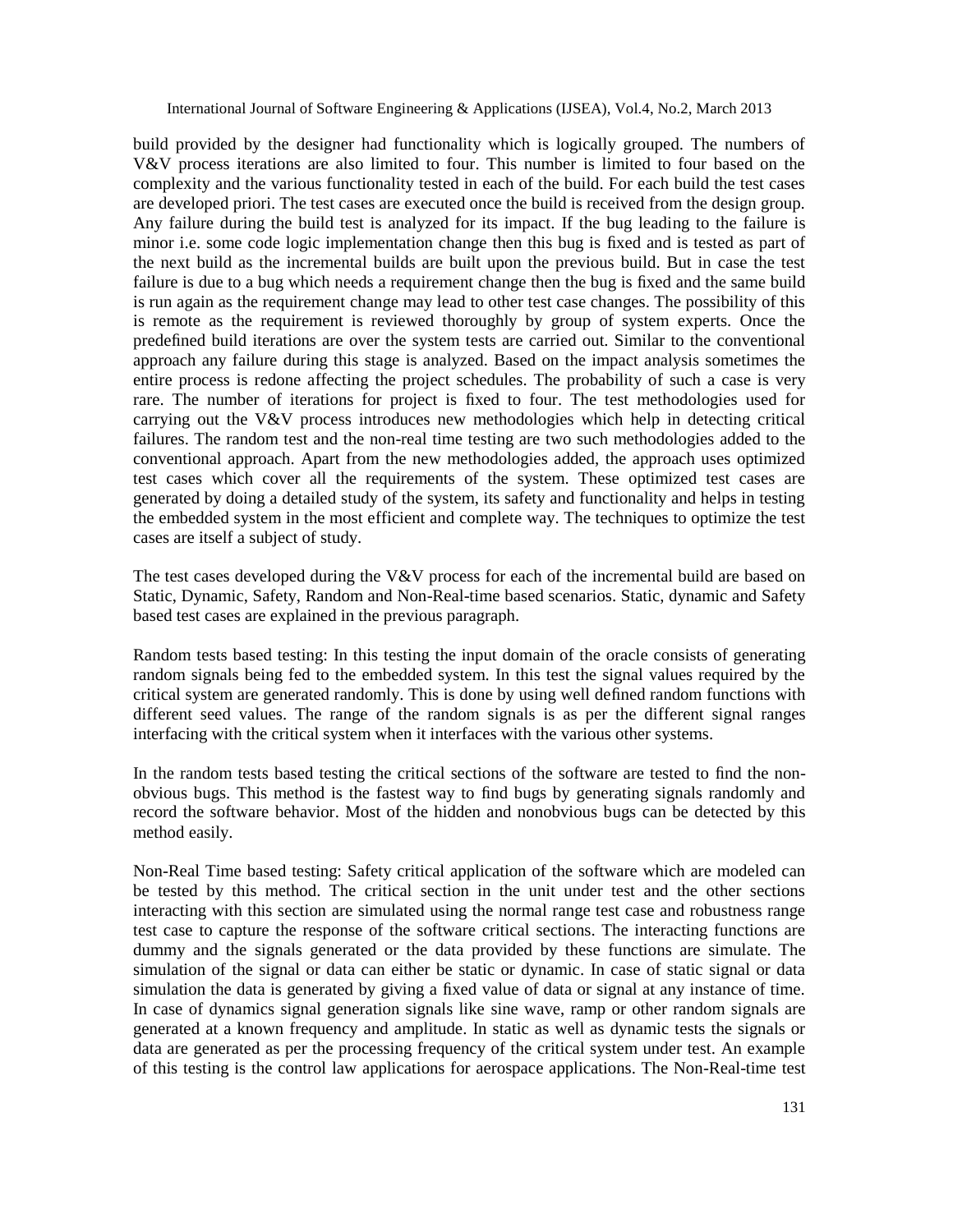results help in executing the same tests on the test set up faster as the critical function logical functionality has already been done and passed. The test set up for a non-real time testing is shown in Figure 3

Test set up is an oracle with (human or computer) agent that decides whether the program behaved properly on a given test [4]. The statement of an oracle is given below. Oracle Input domain X Output domain X. *Sequence of values →Approve, Rejected*

The testing for an embedded system is done at the software level as well as the hardware level with the software embedded in the hardware. The software testing is done on the native hardware with appropriate test tools making the software testing automated or it can be tested manually. The software testing tests the software functionality, capturing the software coverage using the test cases based on the requirement. The tests done at the software level using the tools are static tests. In this project dynamic testing at the software level is introduced. The dynamic test scenarios are developed based on the feedback by the system designers. Test cases are developed based on the requirements, signal type, signal range.



Figure 3 Non-Real Time Test Set Up



Figure 4 Generic Oracle

The test cases also cover the normal range of the signals as per the system requirements and the robustness range where the performance of the software is checked under the out of range signal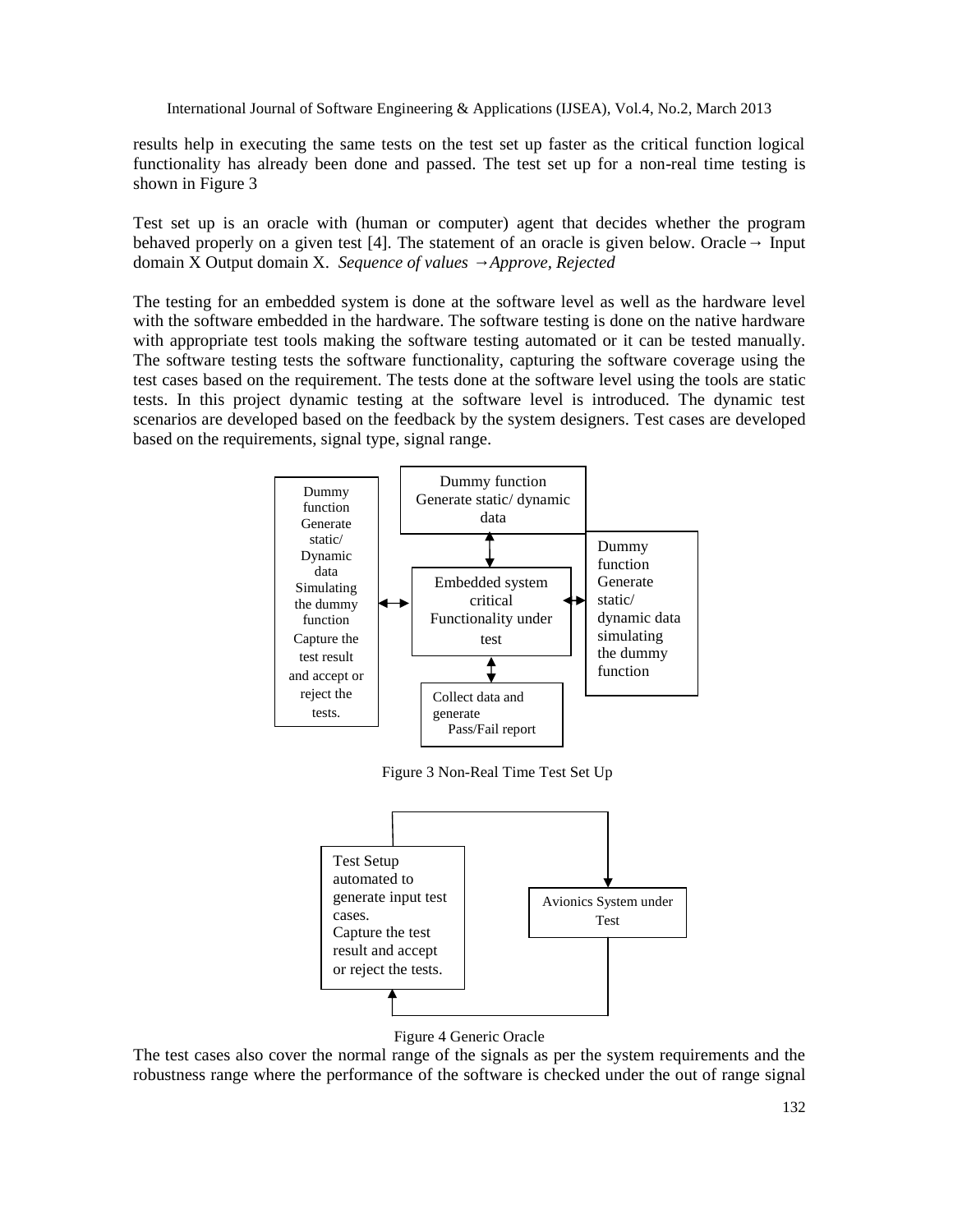condition. This is done to make sure that the software architecture is designed for the software's performance under robust conditions. With every build, the functionality is defined and the build consists of the modules which perform these functionality. Further the software testing is done at two levels—module level and the module integration level. The software and the system testing continues in parallel with each build. This approach also helps in accelerating the process and complementing the test scenarios that are not possible in software level, the credit is taken from the hardware-software integration. Vice-versa is also true. In the conventional approach the software and embedded testing reports are used separately for the iteration to be carried out in each build. In case of the effective approach any failure in the embedded testing is complemented by the test passing at the software level. This is done many a times because sometimes it is not possible to test some requirement at the system level due to the limitation of the test set-up. In case the functionality requirement test gives correct result at the software level and the same functionality requirement fails at the system level then this requirement can be cleared provided the failure is due to the test set up limitation. 'Coverage' is an important criteria in the Verification and Validation process. All system requirements have to be covered at any level of testing—software module level, integration level or at the system level. Sometimes if it is not possible to do at either of the levels then such requirements are cleared through analysis. This is possible if the Verification and Validation team is equipped with experienced people to understand and analyze the requirement, develop test cases, execute them, observe the results and generate the report. The Verification and Validation report generated is one of the artifacts for the certification of the critical system. These reports give the confidence of the correctness of the system being deployed in the safety critical systems. AV&V process needs test tools, test setups and a very good set of test cases. In case of safety critical system development the tools used need to be qualified. A qualified tool is a tool in which the outputs are reliable and predictable. There is a rigorous process to qualify tools for safety critical system development and V&V process. Many commercially available tools are qualified these days. The test set up also needs to be qualified. A well qualified tool, test set up and a set of optimized test cases captures most of the bugs in the system development making the system safe and reliable.

#### **5. BEST PRACTICES FOR THE VERIFICATION AND VALIDATION PROCESS**

The best practices employed to make the V&V effective and the project a success is discussed in this section. The activities to be carried out are the thorough document review, impact analysis of the iterative build, strategy and documentation for the V&V activities in the current build, enhanced and improved testing methodologies, review of the testing procedure and the detailed report generation. Each of the best practices will be described in the following paragraphs.

Document Review: Document review is one of the earliest activity to be carried out once the build is released by the design team for the  $V&V$  activities. The document review provides an in depth information regarding the requirement, design and the code implementation. Based on the review , the test procedures are developed.

Impact Analysis: In case of the iterative builds, the new build is reviewed and the changes in comparison to the previous build are analyzed for their impact from the changes to the test procedure strategy.

Test Strategy and Documentation: The impact analysis on the build helps in developing or updating or modifying the test strategy for the test procedure. The impact analysis, strategy are documented for reference during the build activity.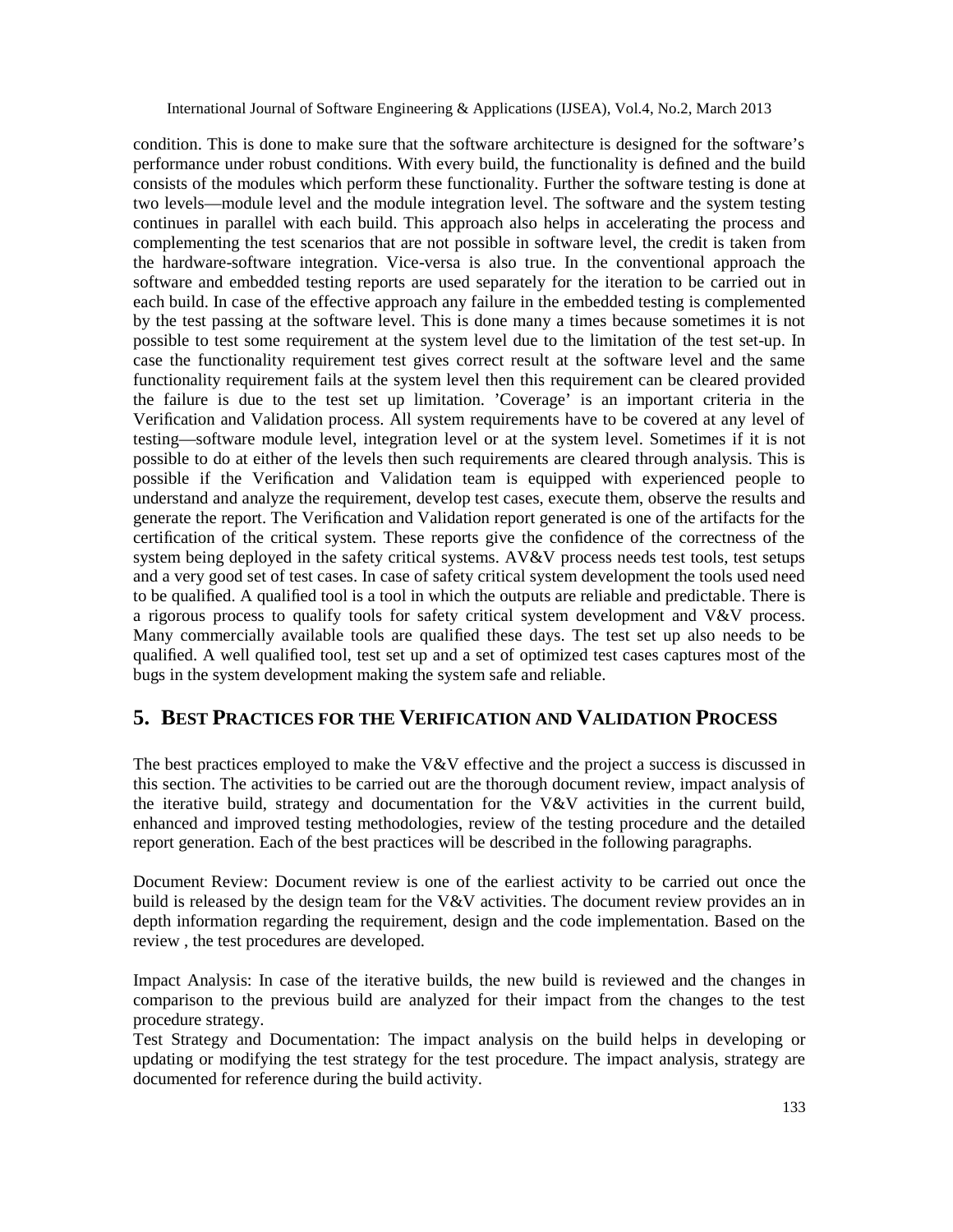V&V activities for the iterative build: The document also documents the various activities for the iterative build. All the activities will not be applicable for a particular build based on the functionality implemented by the build.

Enhanced and improved methodologies: The testing methodologies include software testing that include static and dynamic test. Hardware Software Integration testing includes static, dynamic and random testing. Based on the functionality the non-real time based testing can be carried out for Hardware Software Integration testing.

Review of the Testing Procedure: This is to make sure that the test procedure is correct and compete before the execution of the tests.

Execution and Report Generation: This activity is the last activity to be carried out and the results obtained are analyzed and based on the pass fail criteria the test reports are generated with the information of the requirements captured, limitation and the observations during the tests. These activities are carried out for the V&V process activity in a sequential way ensuring the effectiveness of the process and capturing the bug early in the process.

#### **6. IMPLEMENTING THE EFFECTIVE VERIFICATION AND VALIDATION PROCESS**

The previous section gives an overview of the two V&V approaches. This section talks about the implementation of the V&V approach proposed to show its effectiveness. As mentioned earlier the approach is developed for a safety critical avionics application.

There is also a different school of thought for the effective approach for Verification and Validation process in which the testing for the system requirements is carried out at the system level. The testing of the software is not carried out separately on the native platform. Instead the software is tested as part of the system. This approach reduces the time required to carry out the Verification and Validation process further. This approach can be used if the critical system is reused for different applications with changes in the software and the same team carries the Verification and Validation process. In case of a new project with new test scenarios it is advisable and necessary that the entire process of software testing, system testing to cover the requirements and gain confidence about the system. Many may contest this thought but with experience we have realized this.

The tools used for the software testing were qualified and commercially available. The test set up for the embedded system testing is developed in-house as it is specific to the application. The qualification of the setup is carried out by an independent team. This team is a part of the quality team. Qualification is done by testing the features provided by the test set up. The test set-up test procedure is developed by the V&V team as it is aware of the requirements to be provided by the test set up which will help them in carrying out the tests. These test procedures are documented in the Acceptance Test Procedure document. The test procedure underwent a lot reviews before it was accepted.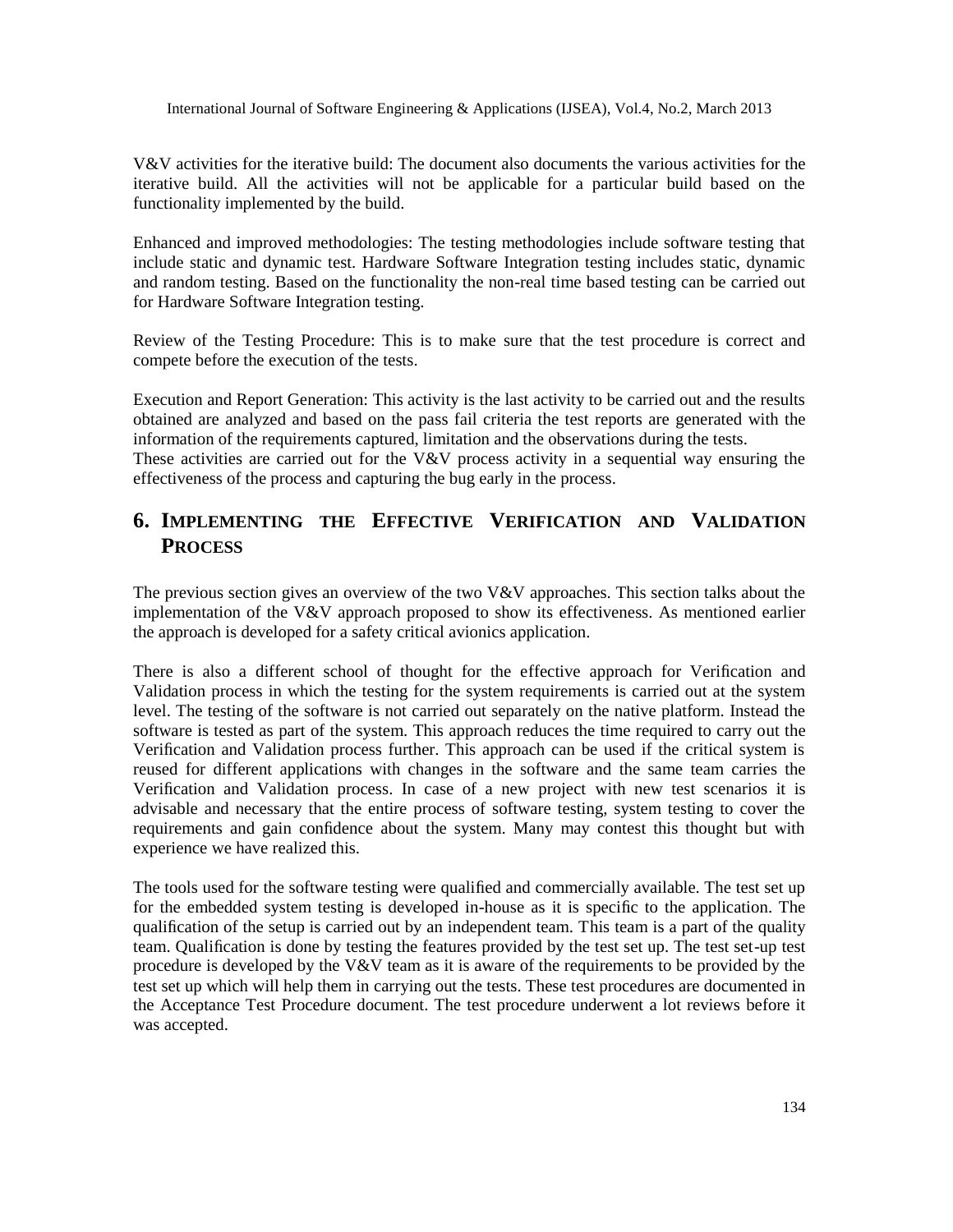In the test set up for the application the various signals the critical system uses are simulated through the data acquisition cards. These cards are programmed to generated signals required for testing the system under test. The build released by the designers provide test points in the system to debug and trace the signal and data flow from the various functionalities in the critical system from the input to the output. The test points, system outputs are received in the receiver computer. The receiver computer has a in-house built software which captures these results and generates a Pass, Fail report. The test set up used for the project is shown in figure 5



Figure 5 Test Set-Up Used For The Application

Qualification of the test set up and the test tools help in building up the confidence of the  $V\&V$ team, certification team, quality team and the design team about the results generated by it.

The critical system which is being developed and tested consists of 22 functionalities in all. The 22 functionalities are logically divided into four builds. Each of the build is given by the design team and is V&V iteration for the V&V team. The building up of the functionality in each build by the design team is in concurrence with the V&V team. The buildup of the functionalities by the design team should be such that the regression testing of some of the test cases of the previous build can be executed. If this provision is not provided then any build fixes cannot be tested in the next build resulting in the iterations of the same build till all the fixes are done before proceeding to the next build. Description of each of the V&V iteration with the functionality tested in each iteration is given below. Each of the  $V\&V$  iteration executes the software tests using the software test tool, system test using the test set up developed for the app Application software 22 functionalities

Iteration 1→ Input, output interfaces, input, output processing and System initialization

- Iteration2 Iteration1 +warnings +Built In Tests
- Iteration3 Control Law +Monitors +Iteration2
- Iteration4→ System Time Response +Failure Management +Data Logging +Iteration3
- Iteration5 System testing

The number of functions in each of the iteration is given below.

- Iteration1 Comprises of 9 functions of the system
- Iteration2 2 functions+Iteration1
- Iteration3 2 functions +Iteration2
- Iteration4 9 functions +Iteration3
- Iteration5 System testing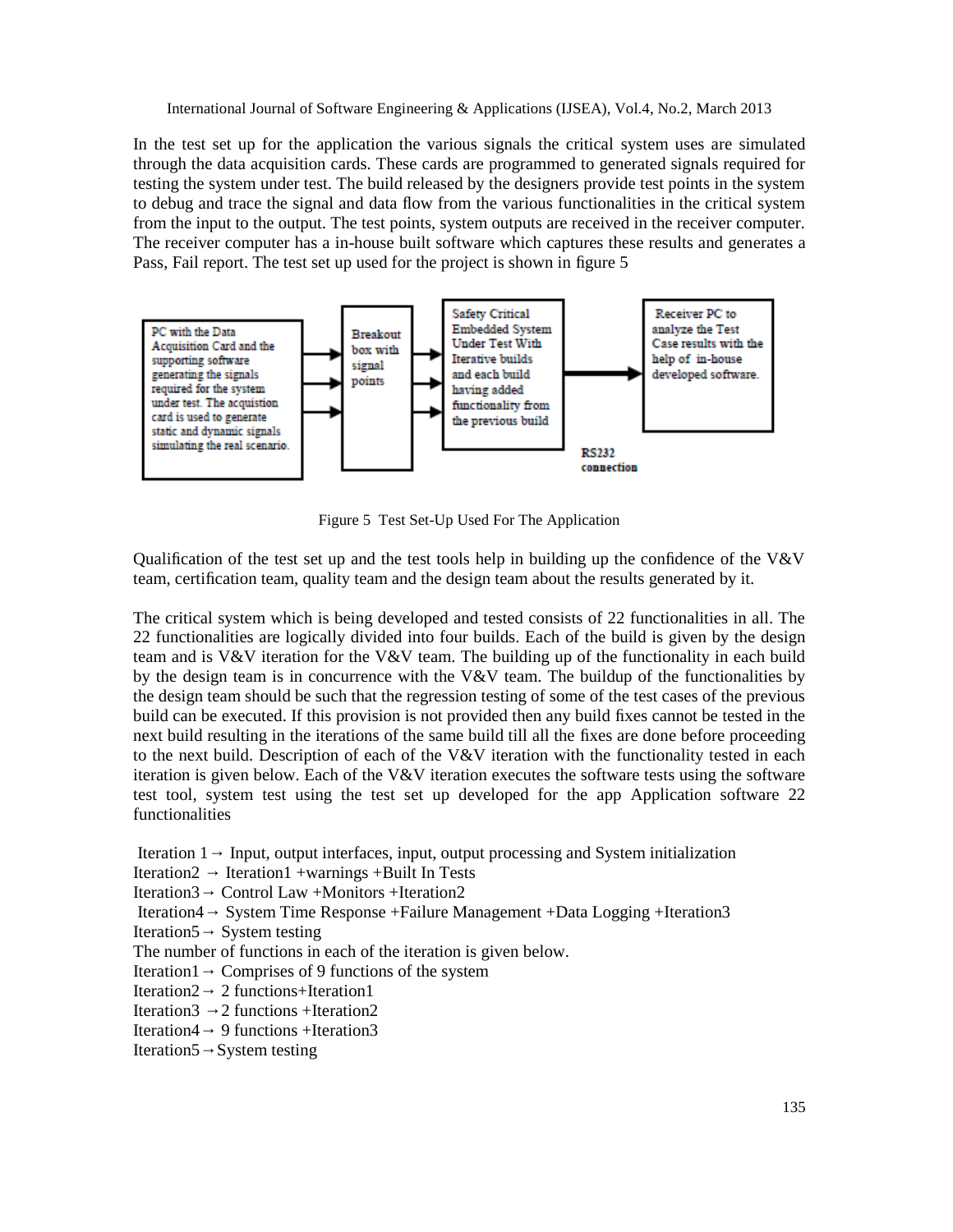This iterative approach used was effective as in each of the iteration the regression testing of the previous iteration was possible. The functionalities to be tested were defined and the test cases were developed as per the tests to be carried out in each of the builds.

The total functionality of the critical system adds up to 22,000 software lines of code. This is implemented in 132 modules. The implementation in each module is dictated as per the coding standard and coding style. The number of modules tested in each of the iteration is shown below.

Iteration 1→ 9 functions to be tested at system level and 40 modules to be tested at the software level

Iteration 2 – 2 functions+Iteration1 at system level and 40 modules to be tested at software level + regression testing of previous iteration

Iteration 3→ 2 functions+Iteration2 at system level and 45 modules to be tested at software level +regression testing of previous iteration

Iteration 4 – 9 functions+Iteration3 at the system level and 5 modules at software level

Iteration5 System testing

The static, dynamic and random based test cases are executed in each of the V&V iteration mentioned above. The Non-Real time testing is executed in the Iteration 3 because this iteration tests the critical functionality of the application and it is very logical intensive. The logical correctness of this functionality is to be checked thoroughly. The Safety based test cases are part of each of the iteration and extensively checked in the Iteration 4 as the total application is available in iteration 4.

There are various tasks to be carried out by the V&V team before and after the tests are carried out. Test cases were developed after a complete understanding of the system, tools used and the test set up. The various references for generating these test cases were the system requirements, implementation of the requirement in the design, failure hazard analysis report of the system, Failure Mode and Effect Analysis report of the system, the various signals coming to the system, their range, frequency and tolerance level of the various signals. Test set up was qualified and the software was developed in-housed to automate the test scenario. This software also underwent qualification. Qualification reports were generated after successfully completing these qualifications. Analyzing the test result and generating the test report with test pass or fail information is carried out after the execution of the test cases at the software and system level.

| Table 1 Time Taken and the Test Cases in each iteration |  |  |  |  |
|---------------------------------------------------------|--|--|--|--|
|                                                         |  |  |  |  |

| <b>Iteration</b>       | <b>Test Cases</b> | <b>Time taken</b> | Loops          |
|------------------------|-------------------|-------------------|----------------|
| <b>First Iteration</b> | 3507              | 25                | $\mathfrak{D}$ |
| Second                 | 1698              | 30                |                |
| <b>Iteration</b>       |                   |                   |                |
| Third Iteration        | 2639              | 50                |                |
| Fourth                 | 454               | 10                |                |
| <b>Iteration</b>       |                   |                   |                |
| <b>Fifth</b> Iteration | 1900              | 45                |                |
| <b>Iteration</b>       | <b>Test Cases</b> | <b>Time taken</b> | Loops          |
| <b>First Iteration</b> | 1061              | 10                |                |
|                        |                   |                   |                |
| Second                 | 1688              | 45                |                |
| Iteration              |                   |                   |                |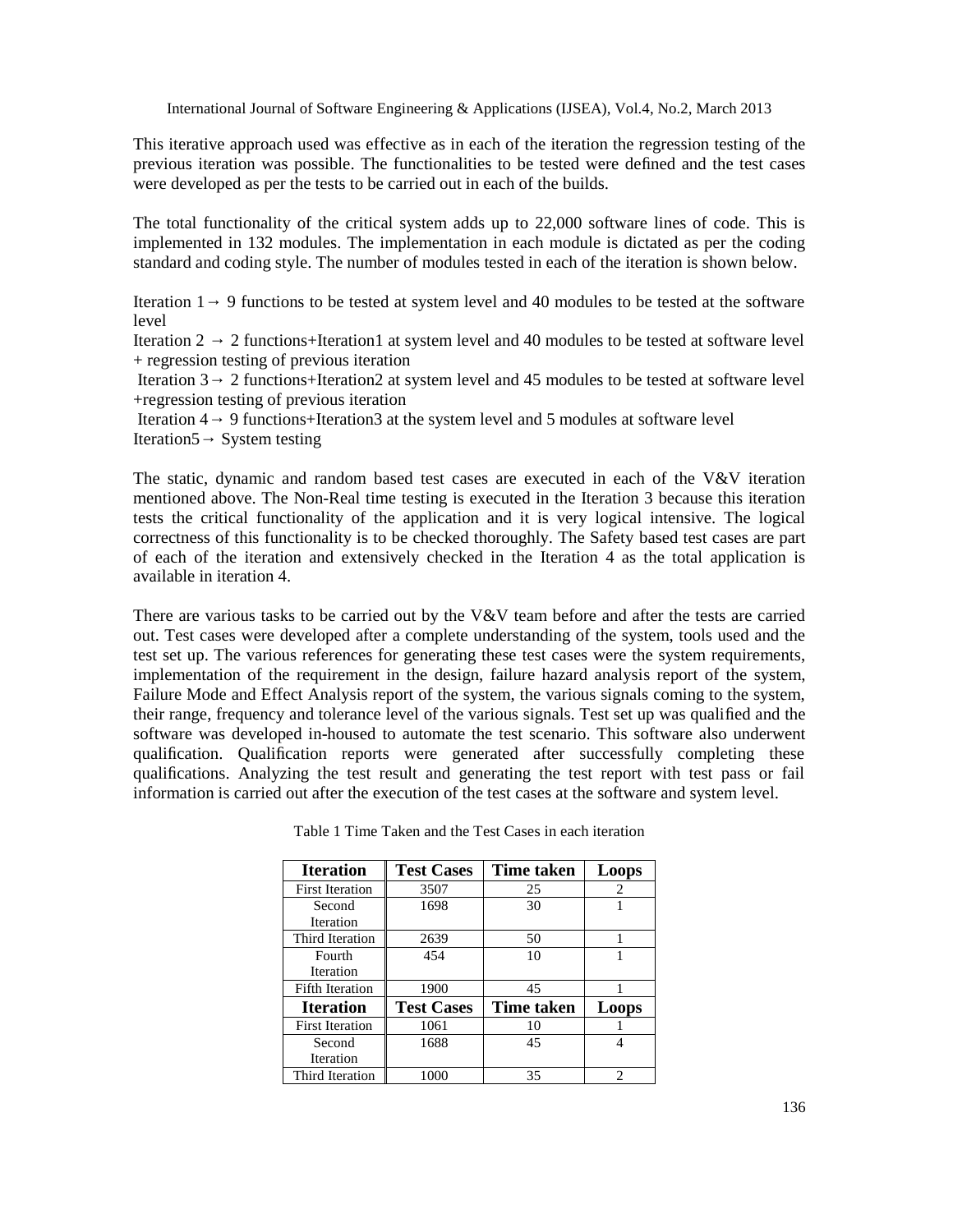| Fourth                 | 200  | 15 |   |
|------------------------|------|----|---|
| Iteration              |      |    |   |
| <b>Fifth Iteration</b> | 1600 | 40 |   |
| Sixth Iteration        | 2577 | 40 |   |
| Seventh                | 1000 | 35 |   |
| Iteration              |      |    |   |
| Eight Iteration        | 64   | 10 |   |
| Ninth Iteration        | 270  | 30 |   |
| <b>Tenth Iteration</b> | 175  | 40 | 2 |
| Eleventh               | 1900 | 50 |   |
| Iteration              |      |    |   |

International Journal of Software Engineering & Applications (IJSEA), Vol.4, No.2, March 2013

The test cases developed for carrying out the software

testing in each iteration is briefed below.

Iteration1 1200 test cases for 40 modules

Iteration<sub>2</sub> 1300 test cases for 40 modules

Iteration3 1600 test cases for 45 modules

Iteration4 125 test cases for 5 modules

The test cases developed for carrying out the system testing in each iteration is briefed below.

- Iteration1 2307 test cases
- Iteration2 398 test cases

Iteration3 1039 test cases

Iteration4 449 test cases

Iteration5 1900 test cases

The table below shows the time taken by each of the iteration and the test cases executed at each iteration. The test cases are inclusive of the test cases for software and system testing.

The entire V&V process took six months to complete the complete the V&V process from the task of test set up qualification, test cases generation, test cases execution at the software level and at the system level, analyzing the results, generating the test reports and the decision to go ahead with the next iteration or loop in the same iteration till the bugs are fixed. It was observed that the fist iteration was looped twice as there was the initialization of the hardware which did not functional properly. Once this bug was fixed all the other iteration bugs were fixed in the subsequent iteration.

#### **7. COMPUTING THE EFFECTIVENESS OF THE STRATEGY**

The effectiveness of the approach can be realized only by comparing the data with the different existing approach on the same application. We used the conventional approach for the same aerospace application. The conventional approach to carry out the  $V\&V$  is already explained. In this section we talk about the implementation of the application using this approach and compute the parameters like the number of iterations, number of test cases and the time taken for executing these iterations. The process also generates the same artifacts, efforts to qualify the tools, test set up and the same team strength and experience is used for this approach. This hypothetical approach is taken to compare the metrics generated by both the approaches and then quantify the effectiveness of either of the approaches.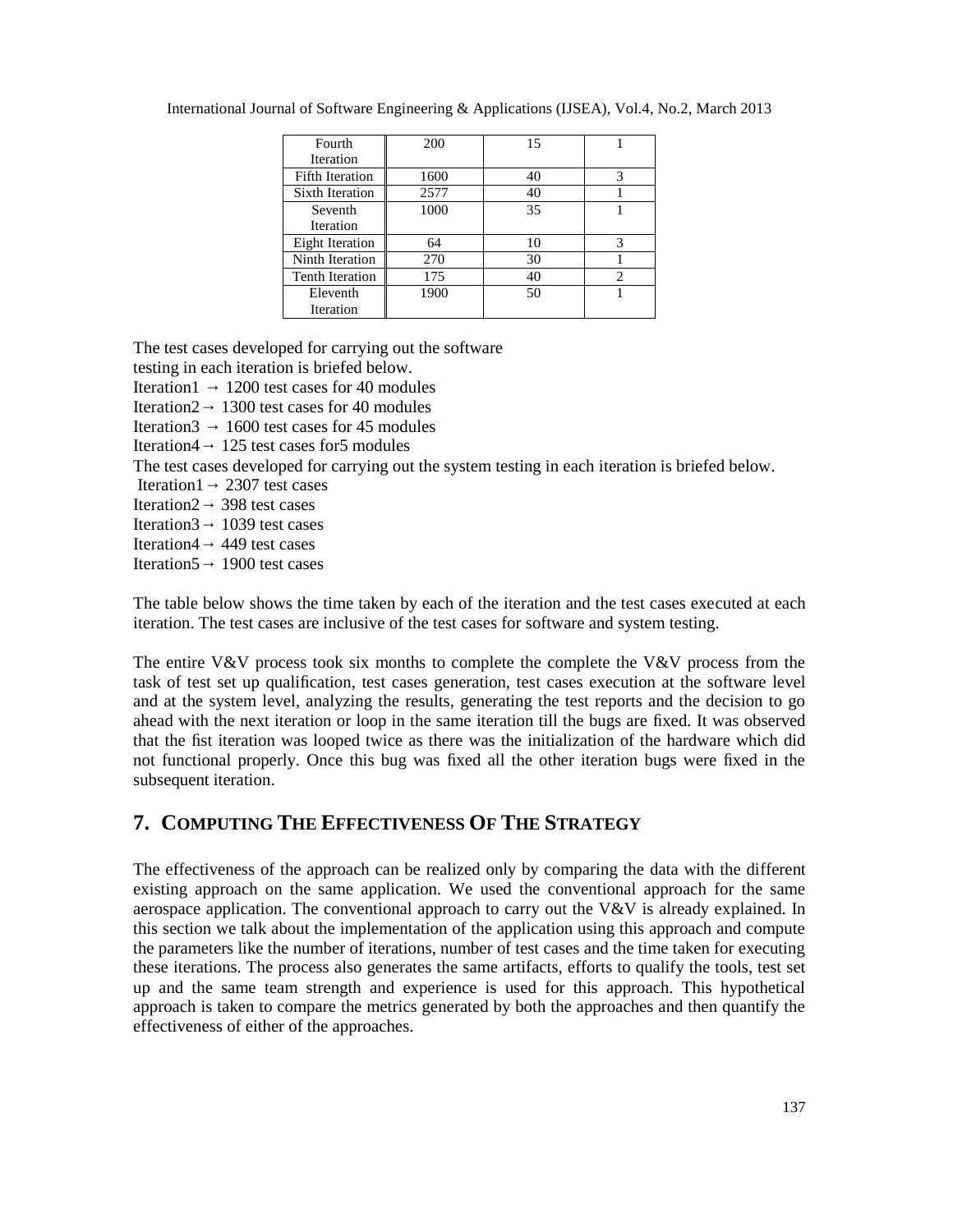The conventional approach is described in the earlier section and the data collected by implementing the V&V process is analyzed. The number of iterations the conventional V&V approach takes for this application is 11 and the functionality covered in each of the iteration is shown below.

Application software 22 functionalities

| <b>System Initialization</b>                     |
|--------------------------------------------------|
| Input, output interfaces +Iteration1             |
| Input, Output processing +Iteration2             |
| Built In Tests + Iteration 3                     |
| Warnings +Iteration4                             |
| Control Laws + Iteration 5                       |
| Monitors +Iteration6                             |
| System Modes +Iteration7                         |
| System Time Response, Data Logging + Iteration 8 |
| Failure Management +Iteration9                   |
| System testing                                   |
|                                                  |

The conventional approach takes each functional of the application and tests those particular functions till all the bugs are cleared. The next iteration is not executed till the time the current iteration bugs are not fixed resulting in more time needed to execute the iterations. The table below shows the time taken by each of the iteration, number of test cases executed and the looping done at each iteration for the conventional V&V approach.

Some of the major strategy which makes the 'effective' approach for V&V effective are discussed. Iterations 2,3,5,8 and 10 loop for more than one time. Since the system is being developed for a safety critical avionics application the looping does not happen in every iteration. This ensures that the process followed for the requirement establishment, test case generation, qualification of the tools and the test set up is good as that of the 'effective' approach. The second iteration loops for two times because there are system related bugs which need to be corrected before the next iteration is executed. The same bug is found in the first iteration of the 'Effective' approach and the analysis showed that the bug needs to be fixed in the current iteration as the subsequent iteration will not perform correctly. The bug was related to the resource clash happening at the hardware communication channels. The looping of other iterations are removed in the 'Effective' approach by fixing the bug and performing the regression testing in the subsequent iteration. The build released by the design team is such that as we build up the functionality of the system, the earlier functionality can be tested by the  $V&V$  team.

The other difference in the proposed approach is of postponing some of the requirement testing at the later stage without effecting the schedule. Many a times the requirement cannot be tested because the entire application is not available, so such requirements are test during the end to end system testing. But at the software test level the partial functionality can be tested for its correctness. This approach helps in preceding further rather than failing the requirement and trying to fix the bug.

Table 2 TimeTakenandtheTestCasesineachiterationfortheConventionalV&Vprocess

|  | <b>Iteration</b> Test Cases Time taken Loops |  |  |
|--|----------------------------------------------|--|--|
|--|----------------------------------------------|--|--|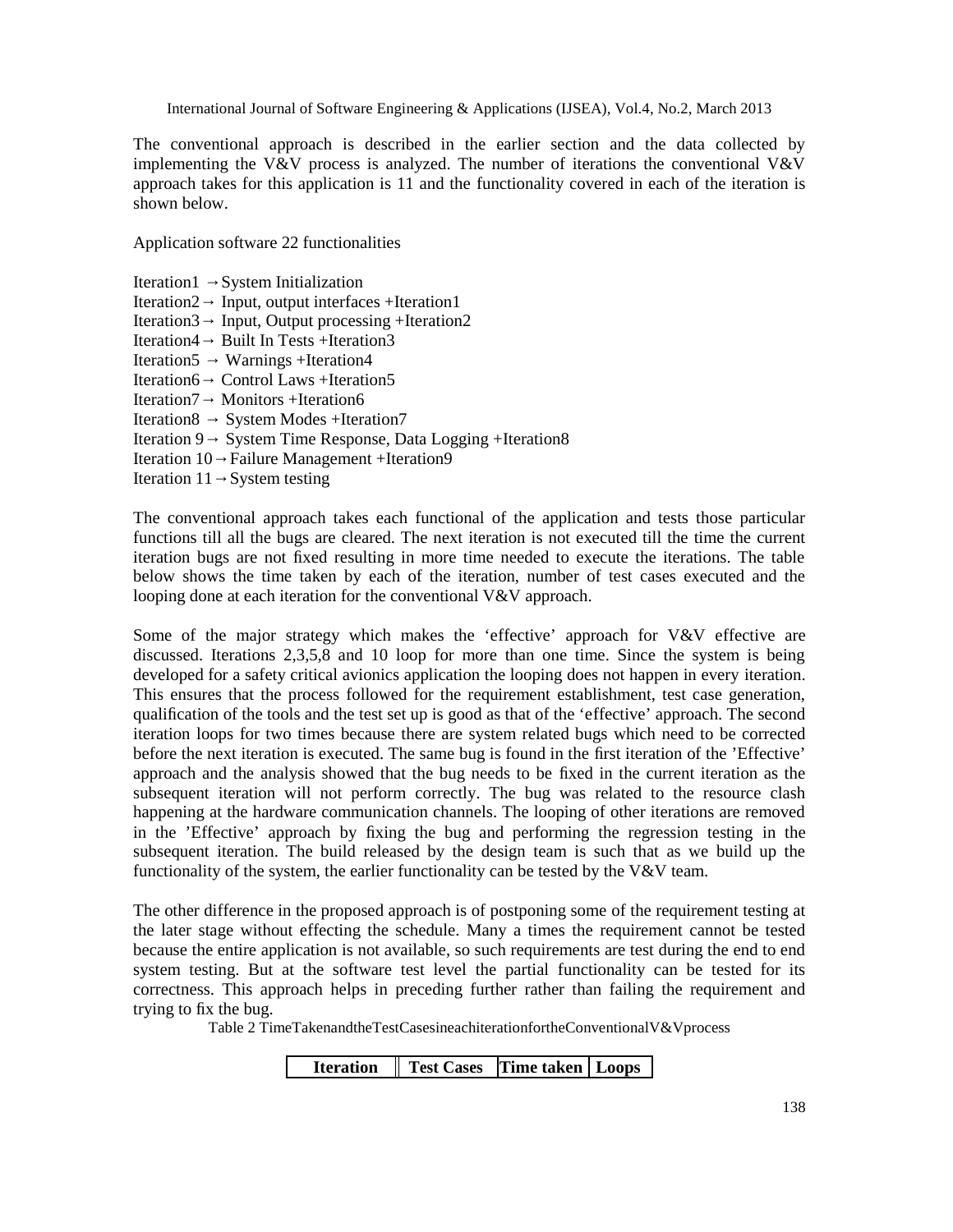| <b>First Iteration</b>       | 1061 | 10 |   |
|------------------------------|------|----|---|
| Second Iteration             | 1688 | 45 | 4 |
| Third Iteration              | 1000 | 35 | 2 |
| Fourth Iteration             | 200  | 15 |   |
| Fifth Iteration              | 1600 | 40 | 3 |
| Sixth Iteration              | 2577 | 40 |   |
| Seventh<br><b>Iteration</b>  | 1000 | 35 |   |
| Eight Iteration              | 64   | 10 | 3 |
| Ninth Iteration              | 270  | 30 |   |
| <b>Tenth Iteration</b>       | 175  | 40 | 2 |
| Eleventh<br><b>Iteration</b> | 1900 | 50 |   |

International Journal of Software Engineering & Applications (IJSEA), Vol.4, No.2, March 2013

 $\mathcal{L}_{\rm{max}}$ 

| Table 3 Functionality comparison between the Conventional and the Effective Verification and Validation |  |
|---------------------------------------------------------------------------------------------------------|--|
| process                                                                                                 |  |

| <b>Functionality</b> | Conv  | Eff   |
|----------------------|-------|-------|
| Iterations           | 11    |       |
| Number of Test       | 12000 | 11000 |
| Cases                |       |       |
| Time taken to        | 351   | 180   |
| complete             | days  | days  |

The critical sections of the applications are logical intensive and to check the correctness of these logics the Non-Real-time testing approach is used. These logics are demonstrated by the design team to prove the correct implementation of the critical sections. The test cases and their results are appended with the test cases and the results developed by the V&V team. This will prevent the repetition of the test cases execution. Many of these tests are done at the model levels and using the simulation the results are generated. This approach helps in reducing the time in executing the critical sections by repeating the same tests. The report generated appends the results of the tests carried out at the simulation level and at the system level.

Optimization of the test cases help in generating the optimized test cases covering the entire requirements. Lot of simulations and detail study of the system is required before the optimized set of test cases can be used. This approach reduces the time to execute the test cases and also the numbers of test cases are reduced.

The above mentioned approaches are used in the proposed  $V&V$  strategy and the results obtained are discussed in the earlier section. The results obtained using the conventional approach are T compared with respect to the number of iterations, number of test cases and the time taken to complete the V&V process. Note 'Conv' is used instead of Conventional V&V process and 'Eff' is used instead of Effective V&V process.

The effectiveness of the two approaches can be seen in the bar chart shown in Figure6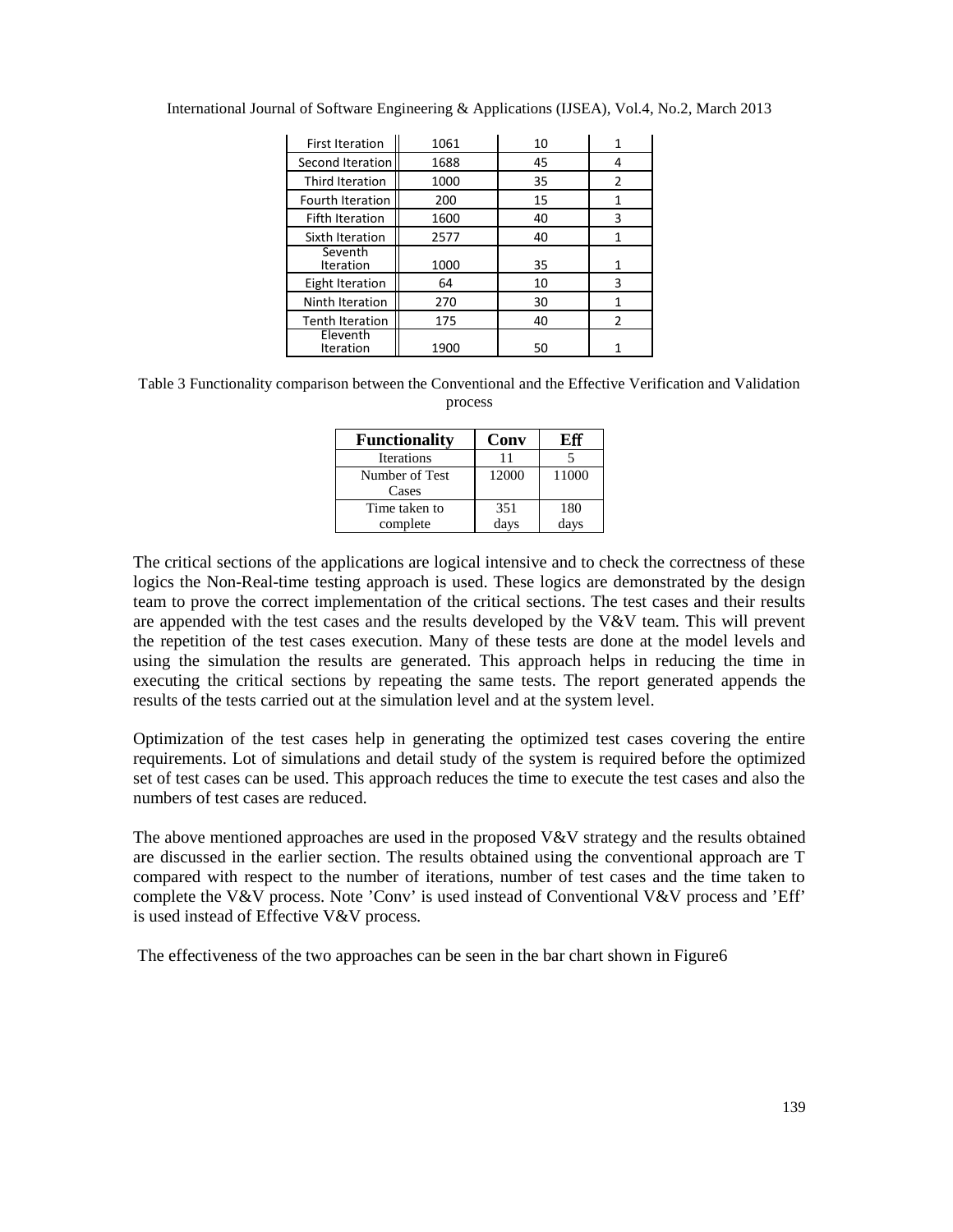

Figure 6 Comparison between the Conventional and Effective Verification and Validation Approach

Figure6 shows the time reduction in carrying out the effective approach strategy maintaining the prescribed reliability of the critical system. The same reliability is obtained with the conventional approach but the time taken is more.

The 'Effectiveness' of the strategy is justified not only by the data obtained during the V&V process but the system is successfully installed in the aircraft after getting a nod from the certification agency. The success of the V&V strategy for V&V is quantified by the fact that the system is performing as per the requirement during the flight tests. The post-flight data analysis shows that there is no nuisance warning or failure of the system since it is installed in the aircraft.

## **8. CONCLUSION**

This paper presents an implementation efficient strategy to carry out the V&V process. The paper proposes an 'Effective' strategy to execute the process within the project schedule without effecting the safety and reliability of the system. The strategy proposes a fixed iteration V&V process. In each of the iteration the functionality of the embedded system is added and test by means of test methodologies like static, dynamic, random, non-real time and safety related testing. These testing methodologies are capable of capturing system bugs to improve the testing process. Limiting the number of iterations reduces the time taken by the V&V process for a project. The documentation for each of the iteration also reduces and the time taken to produce the artifacts also reduces.

This approach has a lot of scope in applications where the completion of the project on schedule effects economy and success of the project. The strategy proposed can be implemented for any safety critical embedded system applications.

The strategy proposed and its effectiveness is shown by implementing this approach for an aerospace application. The Verification and Validation data is collected within the required time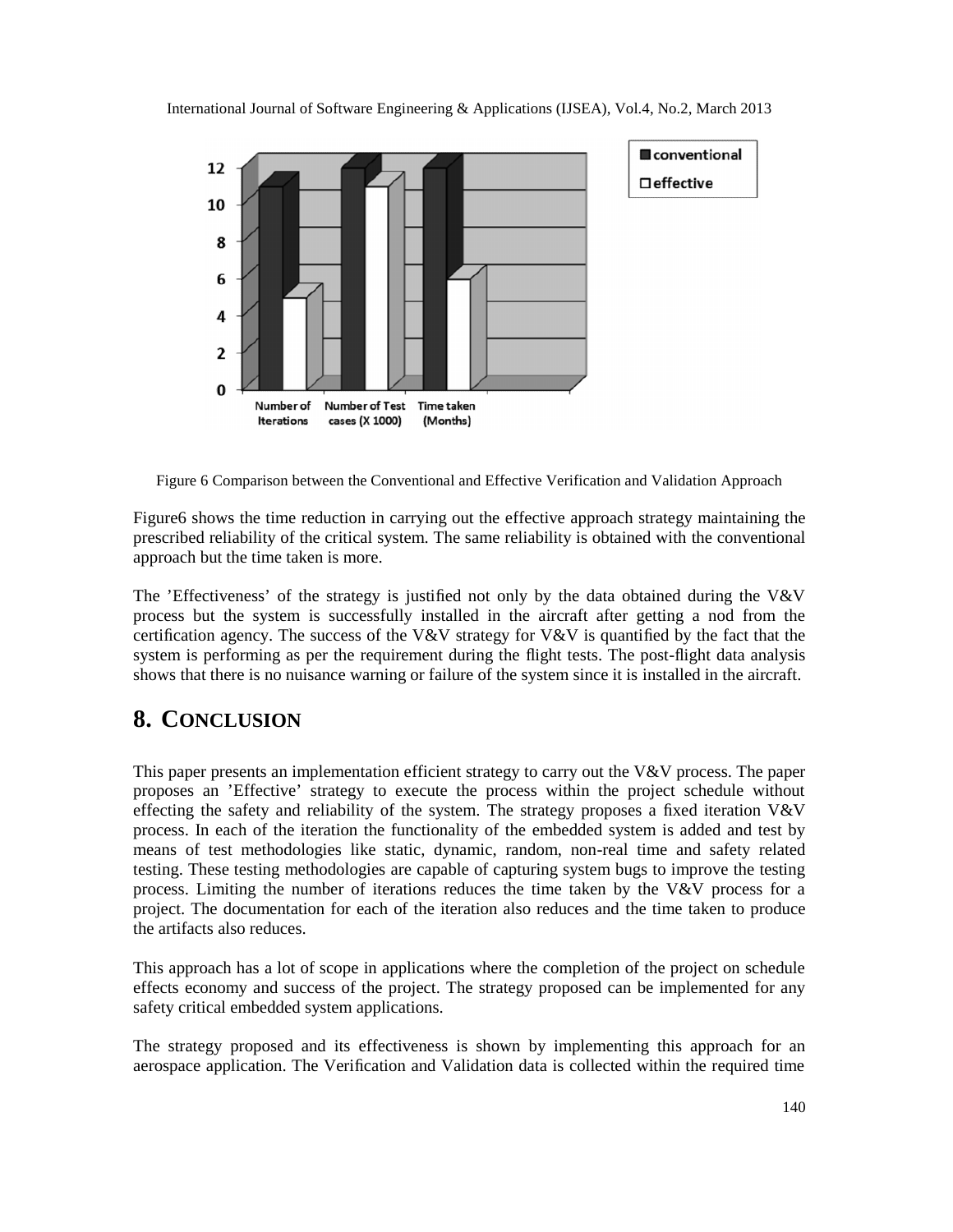frame and attaining the same prescribed reliability. The same application is hypothetically tested using the regular approach and the data collected with the time taken to test the safety critical embedded system. The time taken to complete the Verification and Validation of the aerospace application reduces the time by 50% with the strategy proposed maintaining the same probability of success. Based on the experience of carrying out the V&V for safety critical embedded system, a guideline to decide the number of  $V&V$  iterations is given. This will help in analyzing the number of iterations to be taken for the system based on this complexity, time schedule of the project and the maximum allowable failures based on the criticality of the application.

#### **REFERENCES**

- [1] J. Callahan and G. Sabolish, "A process improvement model for software verification and validation," Proceedingsof19thAnnualSoftwareEngineeringWorkshop, NASA Goddard Space Flight Center, Dec. 1994.
- [2] O. Tal, C. McCollin, and T. Bendell, "Reliability demonstration for safety critical systems," IEEE Transactions on Reliability, vol. 50, no. 2, Jun. 2001.
- [3] Software Reliability: A Federal Highway Administration Preliminary Handbook. Federal Highway Administration, Sep. 2004.
- [4] M. P. Heimdahl, "Safety and software intensive systems: Challenges old and new," International Conference on Software Engineering, pp. 137–152, 2007.
- [5] M. Barr, "Programming embedded systems."
- [6] Basili,V.R., Selby, and R.W, "Comparing the effectiveness of software testing strategies," IEEE Transactions on Software Engineering, vol. 13, no. 12, pp. 1278–1296, Dec. 1987.
- [7] G.S. Tallant, J. M. Buffington, W. A. Storm, P. O. Stanfill, and B. H. Krogh, "Validation & verification for emerging avionic systems," chess.eecs.berkeley.edu/hcssas/papers/Storm-HCSSavionics-positon-paper.pdf.
- [8] N. Juristo,A.M, Moreno, ands. Vegas, "Reviewing25 years of testing technique experiments," Empirical Software Engineering, vol. 1, no. 1-2, pp. 7–44, Mar. 2004.
- [9] A. Bertolino and L. Stringi,"On the use of testability measures for dependability measures," IEEE Transactions on Software Engineering, vol. 18, no. 1, Jan. 1996.
- [10] K.W. Miller,L.J. Morell,R.E. Noonan, S.K.Park,D.M. Nicol, B.W. Murrill, and J. M. Voas, "Estimating the probability of failures when testing reveals no failures," IEEE Transactions on Software Engineering, vol. 18, no. 1, Jan. 1992.
- [11] A. Bertolino and L. Stringi,"Predicting software reliability from testing taking into account other knowledge about a program," Quality Week, May 1996.
- [12] P.E. Ammann, S. S. Brilliant, and J. C. Knight, "The effect of imperfect error detection on reliability assessment via life testing," IEEE Transactions on Software Engineering, vol. 20, no. 2, Feb. 1994.
- [13] A.Farooq and R. R. Dumke, "Research directions in verification & validation process improvement," ACMSIGSOFT Software Engineering Notes, vol. 32, no. 4, Jul. 2007.
- [14] A. Bouali and B. Dion, "Formal verification for model-based development," SAE International, no. 05AE-235, 2004.
- [15] Y.V. Jeppu, K. Karunakar, and P. S. Subramanyam, "Testing safety critical ada code using non real time testing," Empirical Software Engineering,vol.1,no.1-2,pp.7–44,Mar.2004.

#### **AUTHORS**

Ms. Manju Nanda: Scientist at CSIR-NAL, Bangalore

Her research interests include design, development and qualification of safety critical embedded systems , formal methods for safety critical systems, software engineering , software engineering and systems engineering life cycle processes